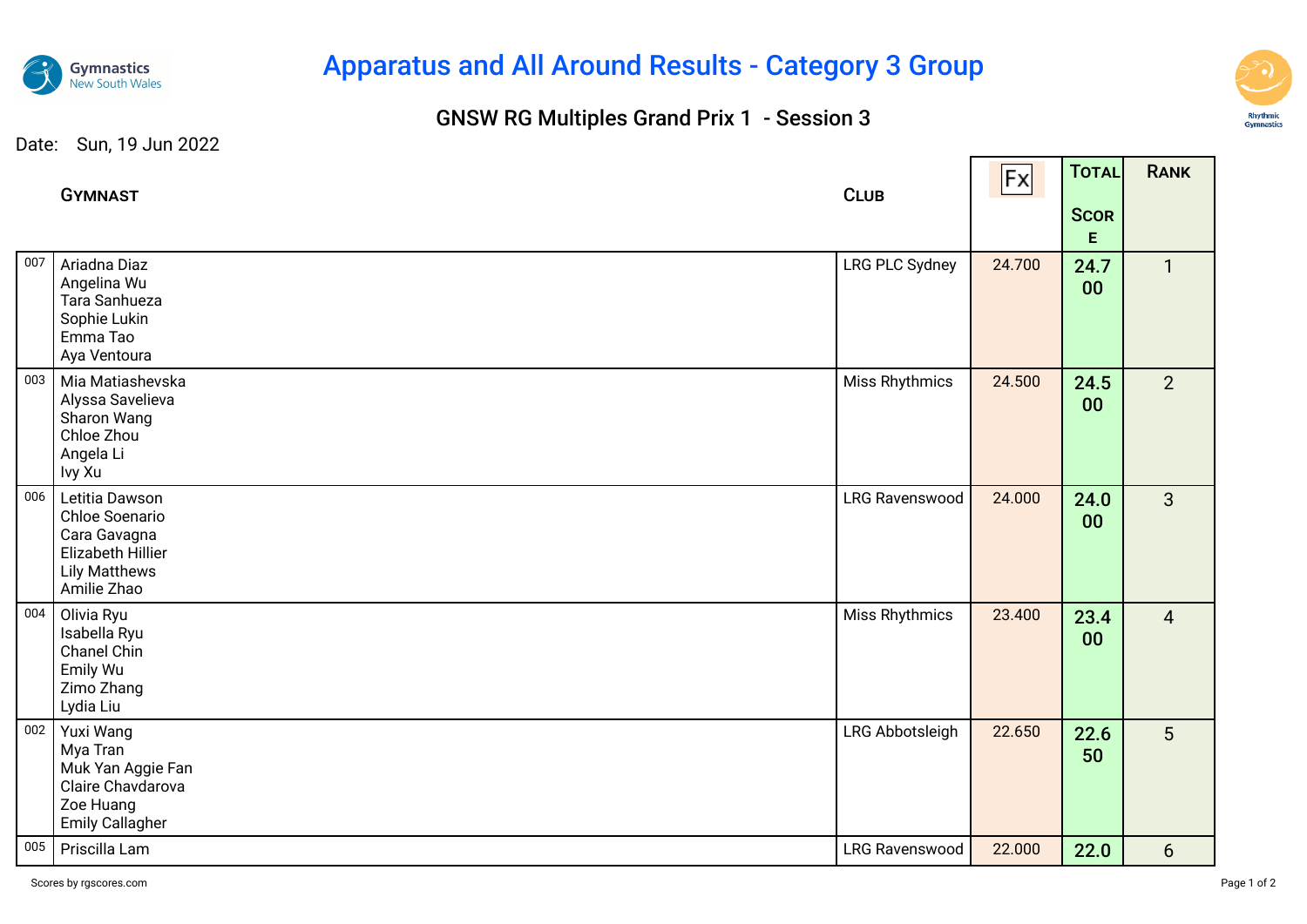|     | <b>GYMNAST</b>                                                                                                                    | <b>CLUB</b>        | Fx     | TOTAL<br><b>SCOR</b><br>Е | <b>RANK</b>    |
|-----|-----------------------------------------------------------------------------------------------------------------------------------|--------------------|--------|---------------------------|----------------|
|     | Viktoriya Sushcheva<br>Elena Bridgeland<br>Ava Sarita Nagory<br>Emily Yu<br>Melissa Lee                                           |                    |        | 00                        |                |
| 001 | Anthea Duggan<br>Selina Parajuli<br>Elena Hu<br>Laura Bebawy<br>India Matheson<br>Genevie Lim<br>Natalia Maryanka<br>Amira Chahal | <b>LRG Academy</b> | 21.850 | 21.8<br>50                | $\overline{7}$ |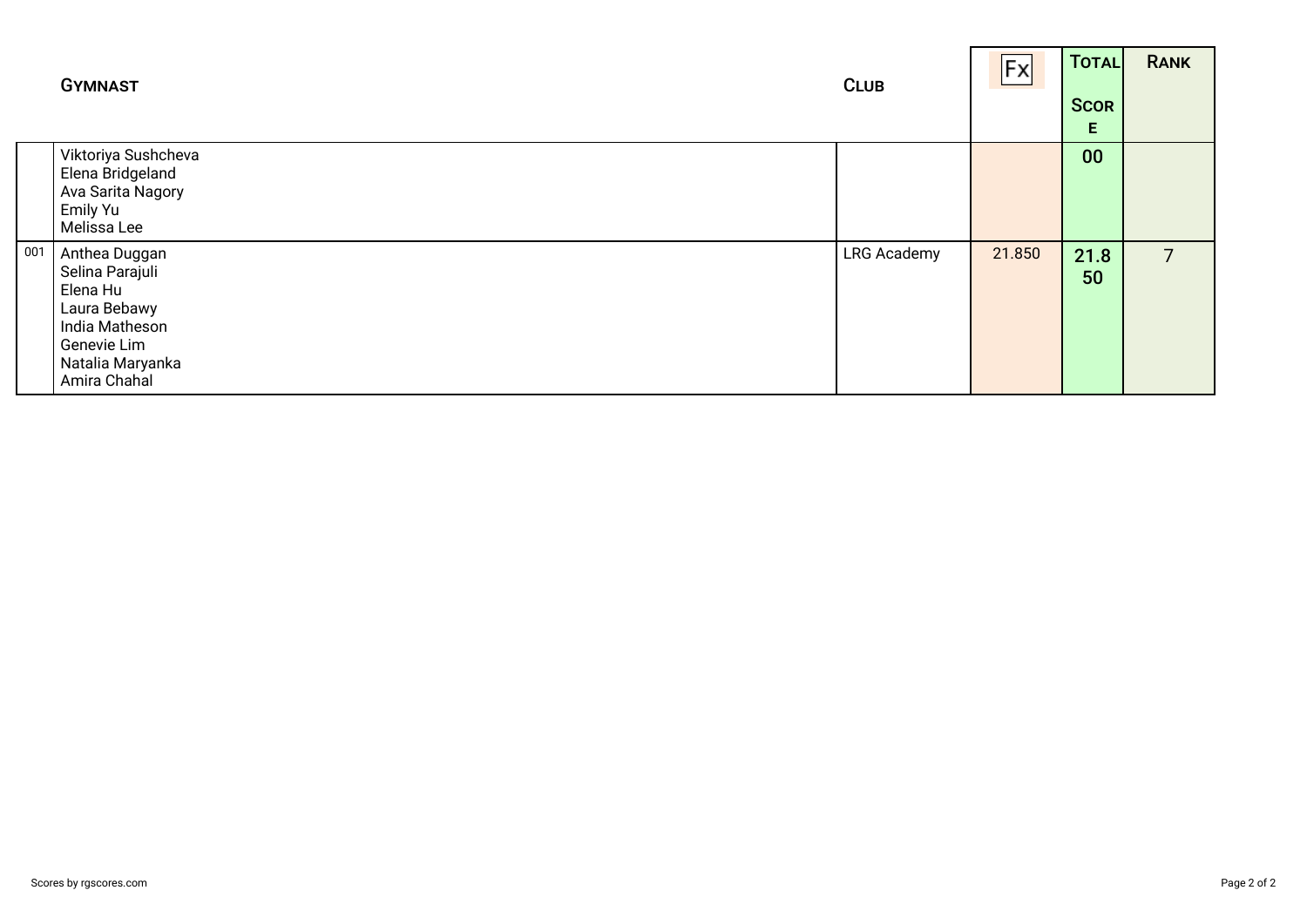

# Apparatus and All Around Results - Category 3 Quad

## GNSW RG Multiples Grand Prix 1 - Session 3



and the contract

and the state of the con-

#### Date: Sun, 19 Jun 2022

|     | <b>GYMNAST</b>                                                           | <b>CLUB</b>           | $\mathbf{H}$ | TOTAL                   | <b>RANK</b>    |
|-----|--------------------------------------------------------------------------|-----------------------|--------------|-------------------------|----------------|
|     |                                                                          |                       |              | <b>SCOR</b><br>E        |                |
| 010 | <b>Lily Matthews</b><br>Letitia Dawson<br>Chloe Soenario<br>Annika Stone | LRG Ravenswood        | 21.300       | 21.3<br>00 <sub>o</sub> | $\mathbf{1}$   |
| 009 | Emily Yu<br>Ava Sarita Nagory<br>Priscilla Lam<br>Viktoriya Sushcheva    | <b>LRG Ravenswood</b> | 19.400       | 19.4<br>00              | $\overline{2}$ |
| 008 | Yuxi Wang<br>Mya Tran<br>Muk Yan Aggie Fan<br><b>Emily Callagher</b>     | LRG Abbotsleigh       | 19.300       | 19.3<br>00              | $\overline{3}$ |
| 013 | Scarlette Hanger<br>Erica Murray<br>Alina Yu<br>Lacey Prokop             | Ascham School         | 17.000       | 17.0<br>00              | $\overline{4}$ |
| 011 | Susie Chen<br>Amilie Zhao<br>Cassidy Nguyen<br>Georgia Lane              | LRG Ravenswood        | <b>DNC</b>   | <b>DNC</b>              |                |
| 012 | Joyce Zhang<br>Kiera McAlister<br>Giang Phan<br>Carolyn Wang             | LRG PLC Sydney        | <b>DNC</b>   | <b>DNC</b>              |                |